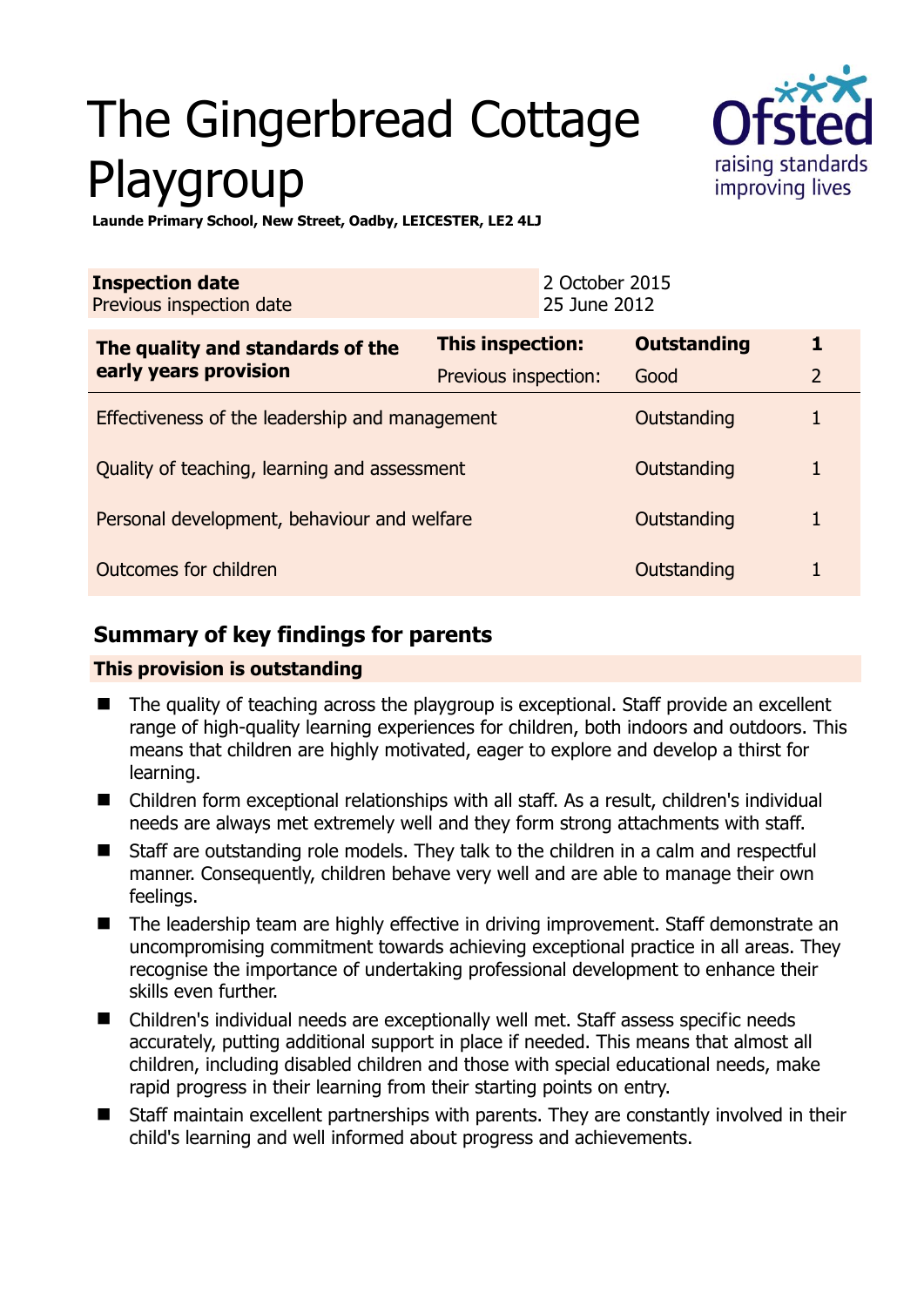## **What the setting needs to do to improve further**

### **To further improve the quality of the early years provision the provider should:**

■ continue to enhance staff's professional development that increases the potential to maintain the outstanding practice already achieved.

#### **Inspection activities**

- $\blacksquare$  The inspector observed the quality of teaching during activities indoors and outdoors, and assessed the impact this has on children's learning.
- The inspector completed a joint observation with the deputy manager.
- The inspector held a meeting with the nursery manager and deputy manager. She looked at relevant documentation, such as the playgroup's training records, staff meeting minutes and evidence of the suitability of staff working in the nursery.
- The inspector looked through a selection of children's learning journeys and progress reports.
- The inspector spoke to a small selection of parents during the inspection and took account of their views in feedback from the playgroup's own survey.

#### **Inspector**

Carly Polak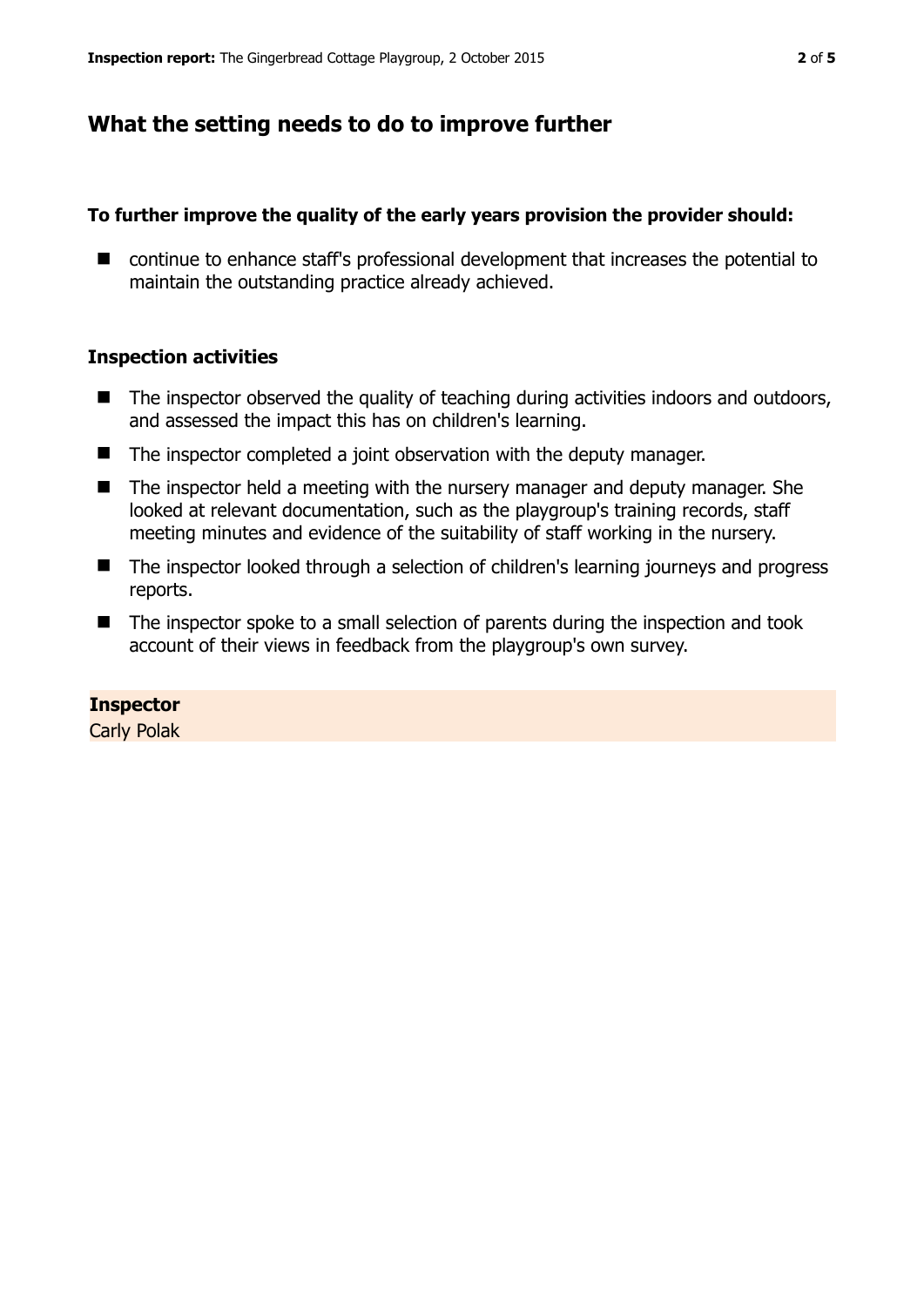## **Inspection findings**

## **Effectiveness of the leadership and management is outstanding**

The management team expertly lead an enthusiastic team who are committed to delivering outstanding provision. They recognise the need to continue staff's professional development in order to maintain the outstanding practice. Staff have high expectations for each child's learning to ensure excellent progress is made from their starting points. Exemplary partnerships with parents and outside professionals ensure all children are supported exceptionally well. Parents are welcomed into the playgroup to join in at story time, parents' evening and regular family trips. This helps to ensure continuity in children's learning is fully promoted. The arrangements for safeguarding are effective. Staff have a secure understanding about what to do if they have any concerns about a child in their care.

## **Quality of teaching, learning and assessment is outstanding**

The highly qualified team have an excellent understanding of how children learn. They use their knowledge to effectively plan activities that meet children's needs and interests and challenge their learning. During play, staff demonstrate their first-class teaching skills through guiding, explaining and role modelling. Children's communication and language skills are supported exceptionally well. Staff are creative and enthusiastic in their storytelling. They capture the children's attention as they use props to bring the story to life. Staff skilfully use language to enhance children's understanding of the world. For example, during a farm activity, staff talk about the milking shed, combine harvester and apple orchard. This is further extended outside in the garden as children make 'apple mud pies' and ride on the tractors. Planning and assessment arrangements are sharply focused on each child's needs and shared with parents and staff frequently to ensure every child makes rapid progress.

## **Personal development, behaviour and welfare are outstanding**

Children are happy and thriving in the playgroup, quickly becoming settled and involved in the activities available to them. Staff place a strong emphasis on building relationships with children and their families from the start. They gather information about each child, which allows staff to know precisely how to meet children's individual needs and to gain support early if required. Staffing arrangements are consistent so children readily seek out staff for comfort when needed. Parents comment that they are extremely happy with the playgroup and feel that the staff know the family and child very well. Children confidently manage their own personal hygiene routines and are developing their independence skills as they wash their hands, pour their drinks and select snacks. This helps children develop their skills in readiness for school.

## **Outcomes for children are outstanding**

Children make rapid progress in their learning, in relation to their starting points. They are highly motivated and eager to learn. Children communicate confidently and effectively with adults and are kind and caring towards their peers, demonstrating their excellent behaviour. They are extremely independent and show continuous learning in all aspects of their play. As a result, children are very well prepared for the next stage in education.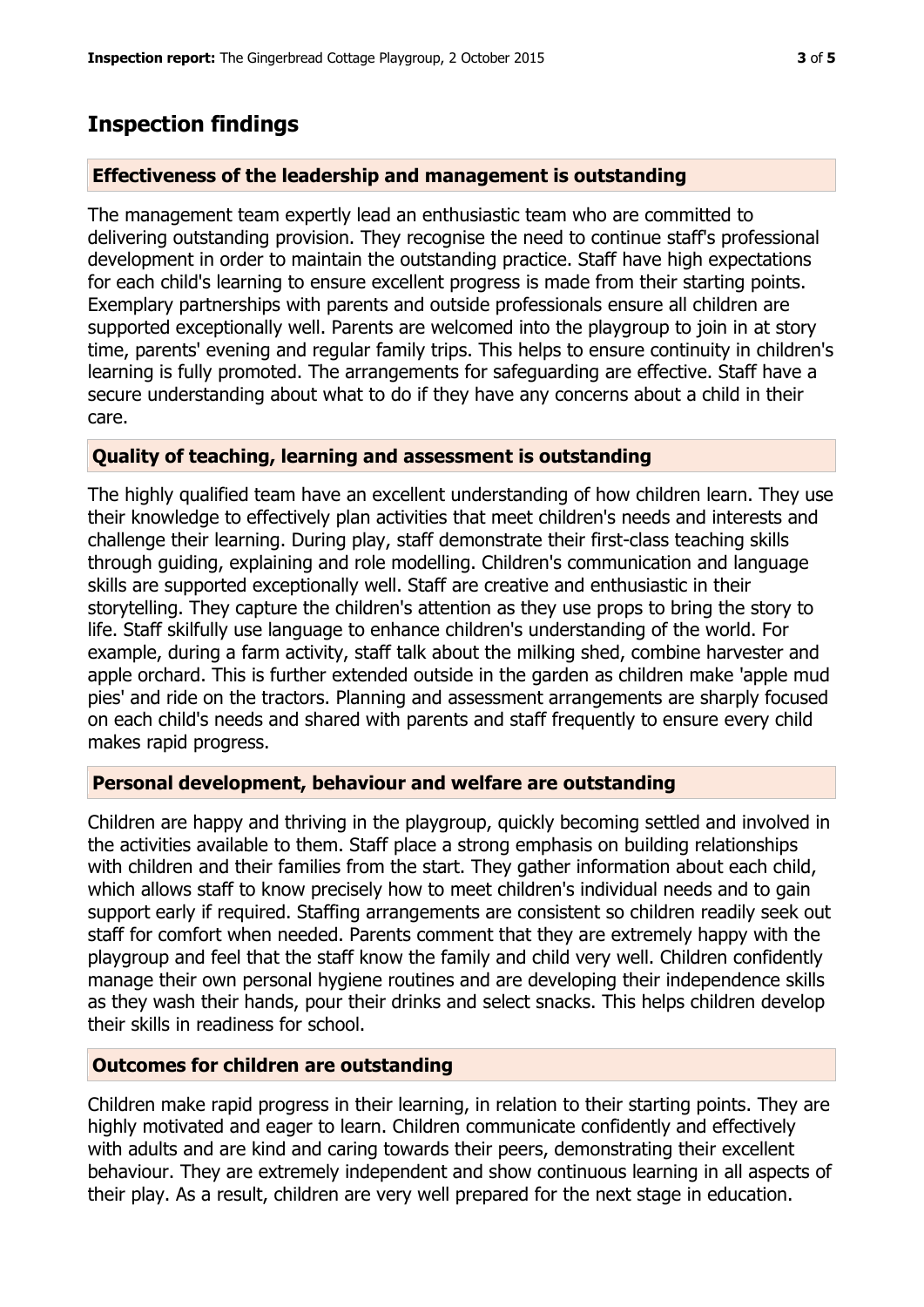# **Setting details**

| Unique reference number       | EY440542                              |  |
|-------------------------------|---------------------------------------|--|
| <b>Local authority</b>        | Leicestershire                        |  |
| <b>Inspection number</b>      | 854071                                |  |
| <b>Type of provision</b>      | Sessional provision                   |  |
| Day care type                 | Childcare - Non-Domestic              |  |
| <b>Age range of children</b>  | $2 - 5$                               |  |
| <b>Total number of places</b> | 38                                    |  |
| Number of children on roll    | 57                                    |  |
| <b>Name of provider</b>       | Gingerbread Cottage Playgroup Limited |  |
| Date of previous inspection   | 25 June 2012                          |  |
| <b>Telephone number</b>       | 01162711970                           |  |

The Gingerbread Cottage Playgroup was registered in 1993 and re-registered in 2012. The playgroup employs six members of childcare staff, all of whom hold appropriate early years qualifications at level 3 or above, including one with early years degree and one with a higher national diploma in early years. The playgroup opens Monday to Friday during term time only. Sessions are from 9am until 12pm and from 1pm to 4pm. The playgroup provides funded early education for two-, three- and four-year-old children.

This inspection was carried out by Ofsted under sections 49 and 50 of the Childcare Act 2006 on the quality and standards of provision that is registered on the Early Years Register. The registered person must ensure that this provision complies with the statutory framework for children's learning, development and care, known as the Early Years Foundation Stage.

Any complaints about the inspection or the report should be made following the procedures set out in the guidance 'Complaints procedure: raising concerns and making complaints about Ofsted', which is available from Ofsted's website: www.gov.uk/government/organisations/ofsted. If you would like Ofsted to send you a copy of the guidance, please telephone 0300 123 4234, or email enquiries@ofsted.gov.uk.